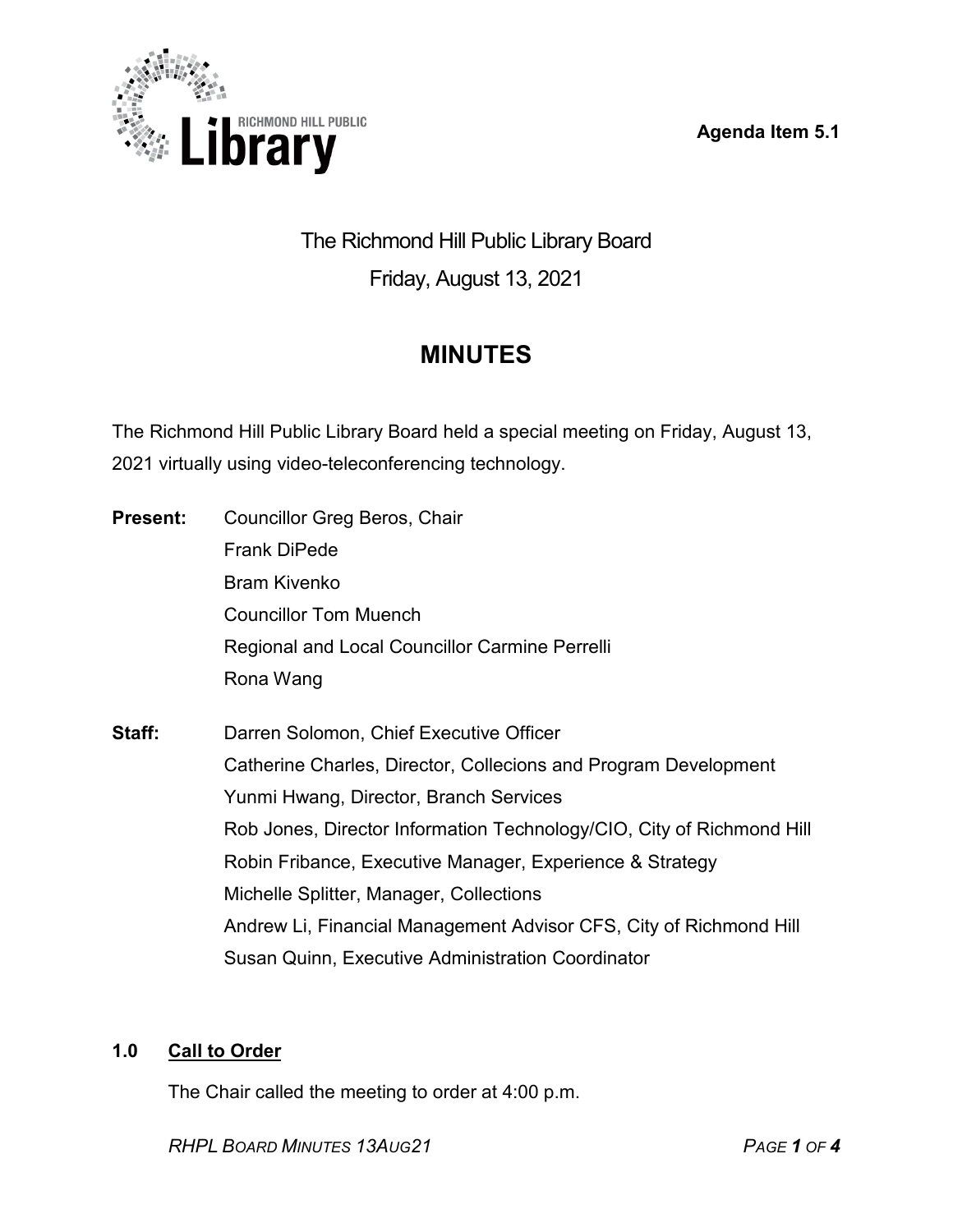## **2.0 Regrets**

Stephen Chait

Regional and Local Councillor Joe DiPaola, Vice Chair Mahnaz Shahbazi (made several attempts to connect but was unsuccessful due to technology issues)

### **3.0 Adoption of Agenda**

**Motion:**

21:48

#### **Moved By:**

F. DiPede

#### **Seconded by:**

R. Wang

**THAT** the Agenda of August 13, 2021 be adopted.

## **CARRIED UNANIMOUSLY**

#### **4.0 Disclosure of Pecuniary Interest and the General Nature Thereof**

There were no disclosures of pecuniary interest.

## **5.0 Minutes**

## **5.1 Library Board Minutes – June 22, 2021**

**Motion:**

21:49

#### **Moved By:**

B. Kivenko

## **Seconded by:**

Regional and Local Councillor C. Perrelli

*RHPL BOARD MINUTES 13AUG21 PAGE 2 OF 4*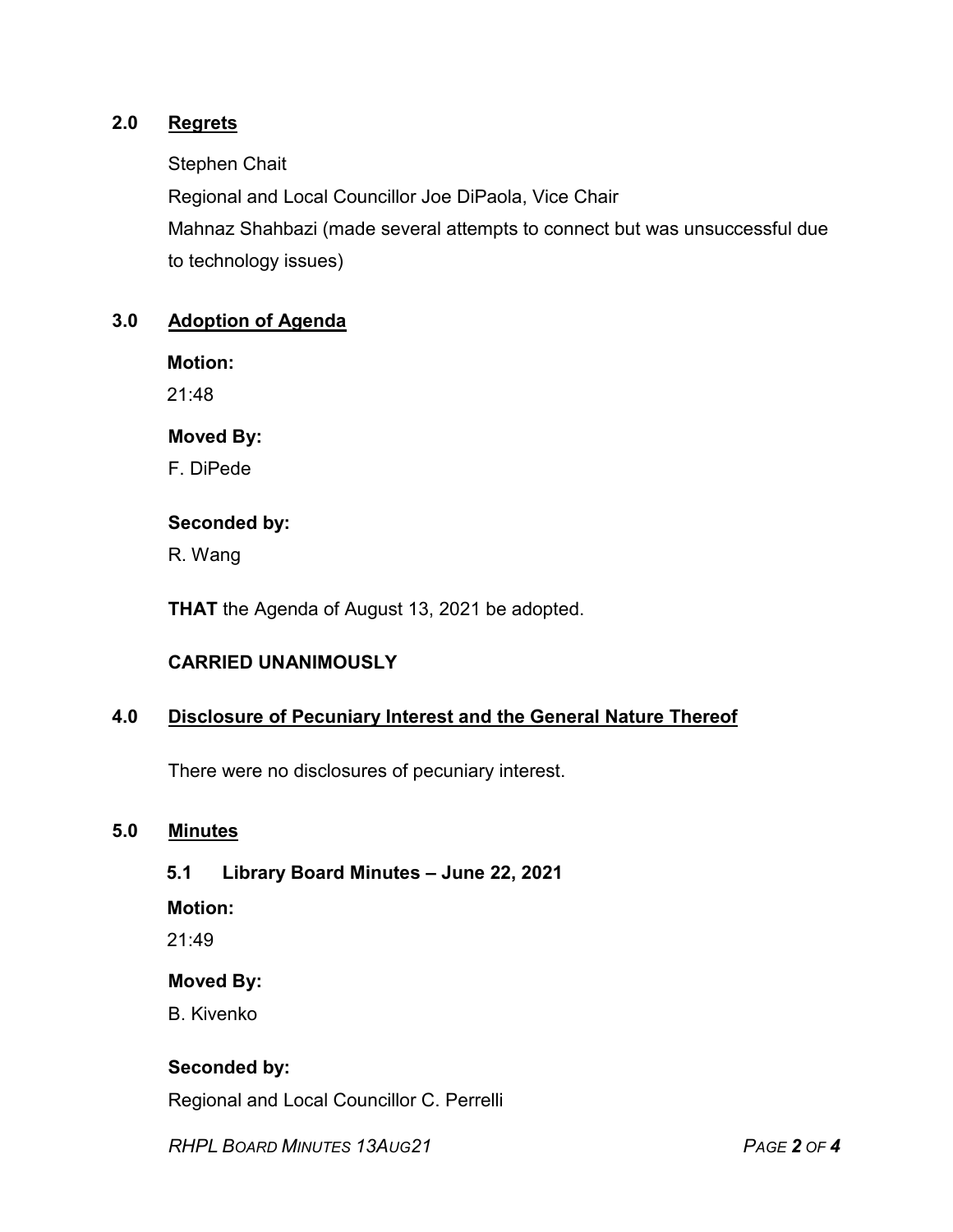**THAT** the Minutes of June 22, 2021 be adopted

## **CARRIED UNANIMOUSLY**

#### **6.0 Presentations**

None

### **7.0 Reports**

Accessible documents can be accessed through the [RHPL website > Your](https://www.rhpl.ca/your-library/about-us/library-board)  Library [> About Us > Library](https://www.rhpl.ca/your-library/about-us/library-board) Board

### **7.1 2022 Capital Report SRLIB21.19**

**Motion:** 

21:50

**Moved by:**

R. Wang

#### **Seconded by:**

F. DiPede

**THAT** the Library Board approve RHPL's 2022 Capital Budget requests so they may be moved to the City for funding consideration.

## **CARRIED UNANIMOUSLY**

#### **8.0 New Business**

None

## **9.0 Member Announcements**

None